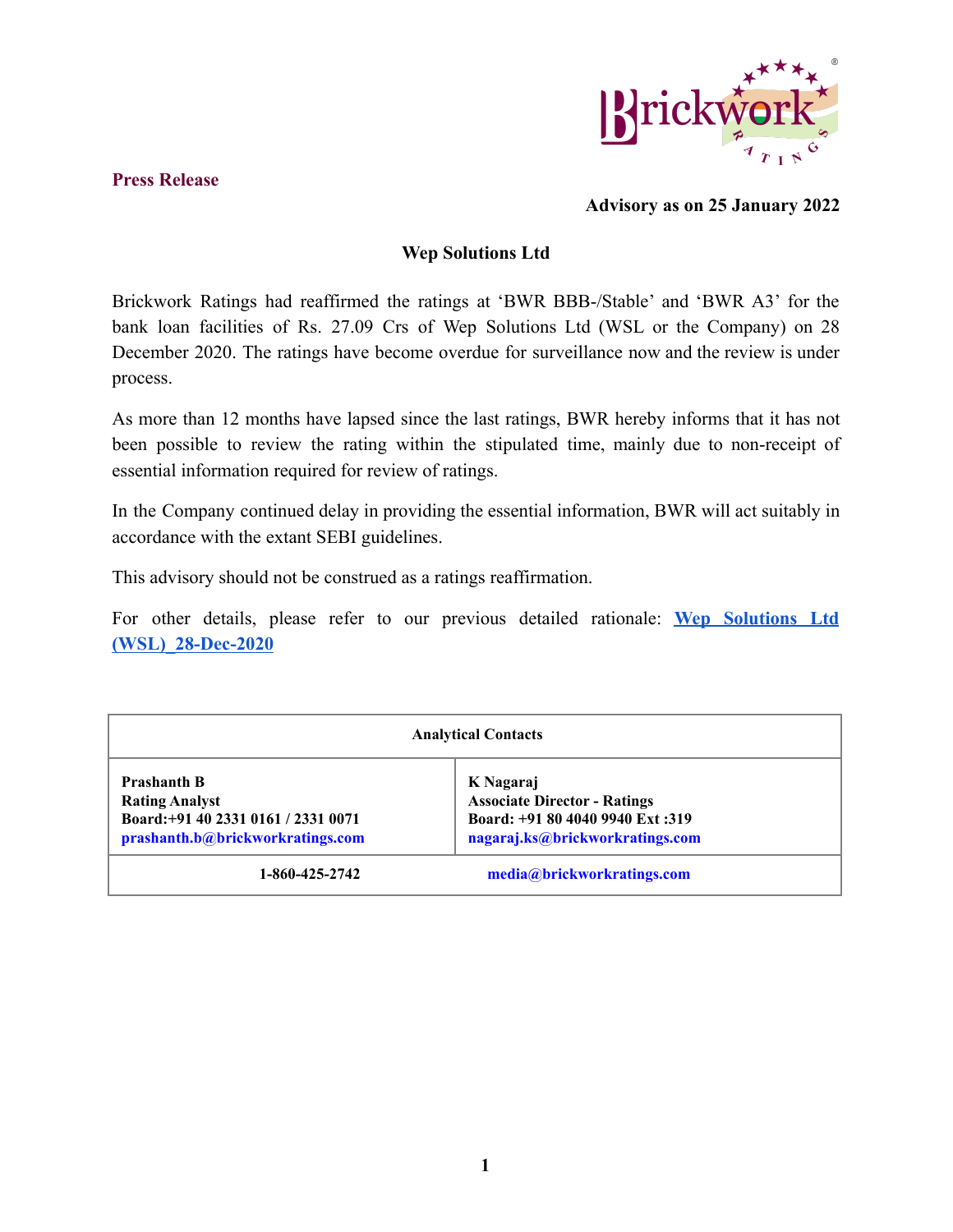

**For print and digital media** The Rating Rationale is sent to you for the sole purpose of dissemination through your print, digital or electronic media. While it may be used by you acknowledging credit to BWR, please do not change the wordings in the rationale to avoid conveying a meaning different from what was intended by BWR. BWR alone has the sole right of sharing (both direct and indirect) its rationales for consideration or otherwise through any print or electronic or digital media.

## **About Brickwork Ratings**

Brickwork Ratings (BWR), a Securities and Exchange Board of India [SEBI] registered Credit Rating Agency and accredited by Reserve Bank of India [RBI], offers credit ratings of Bank Loan, Non- convertible / convertible / partially convertible debentures and other capital market instruments and bonds, Commercial Paper, perpetual bonds, asset-backed and mortgage-backed securities, partial guarantees and other structured / credit enhanced debt instruments, Security Receipts, Securitisation Products, Municipal Bonds, etc. BWR has rated over 11,400 medium and large corporates and financial institutions' instruments. BWR has also rated NGOs, Educational Institutions, Hospitals, Real Estate Developers, Urban Local Bodies and Municipal Corporations. BWR has Canara Bank, a leading public sector bank, as one of the promoters and strategic partners. BWR has its corporate office in Bengaluru and a country-wide presence with its offices in Ahmedabad, Chandigarh, Chennai, Hyderabad, Kolkata, Mumbai and New Delhi along with representatives in 150+ locations.

**DISCLAIMER :** Brickwork Ratings India Pvt. Ltd. (BWR), a Securities and Exchange Board of India [SEBI] registered Credit Rating Agency and accredited by the Reserve Bank of India [RBI], offers credit ratings of Bank Loan facilities, Non- convertible / convertible / partially convertible debentures and other capital market instruments and bonds, Commercial Paper, perpetual bonds, asset-backed and mortgage-backed securities, partial guarantees and other structured / credit enhanced debt instruments, Security Receipts, Securitisation Products, Municipal Bonds, etc. [hereafter referred to as "Instruments"]. BWR also rates NGOs, Educational Institutions, Hospitals, Real Estate Developers, Urban Local Bodies and Municipal Corporations.

BWR wishes to inform all persons who may come across Rating Rationales and Rating Reports provided by BWR that the ratings assigned by BWR are based on information obtained from the issuer of the instrument and other reliable sources, which in BWR's best judgement are considered reliable. The Rating Rationale / Rating Report & other rating communications are intended for the jurisdiction of India only. The reports should not be the sole or primary basis for any investment decision within the meaning of any law or regulation (including the laws and regulations applicable in Europe and also the USA).

BWR also wishes to inform that access or use of the said documents does not create a client relationship between the user and BWR.

The ratings assigned by BWR are only an expression of BWR's opinion on the entity / instrument and should not in any manner be construed as being a recommendation to either purchase, hold or sell the instrument.

BWR also wishes to abundantly clarify that these ratings are not to be considered as an investment advice in any jurisdiction nor are they to be used as a basis for or as an alternative to independent financial advice and judgement obtained from the user's financial advisors. BWR shall not be liable to any losses incurred by the users of these Rating Rationales, Rating Reports or its contents. BWR reserves the right to vary, modify, suspend or withdraw the ratings at any time without assigning reasons for the same.

BWR's ratings reflect BWR's opinion on the day the ratings are published and are not reflective of factual circumstances that may have arisen on a later date. BWR is not obliged to update its opinion based on any public notification, in any form or format although BWR may disseminate its opinion and analysis when deemed fit.

Neither BWR nor its affiliates, third party providers, as well as the directors, officers, shareholders, employees or agents (collectively, "BWR Party") guarantee the accuracy, completeness or adequacy of the Ratings, and no BWR Party shall have any liability for any errors, omissions, or interruptions therein, regardless of the cause, or for the results obtained from the use of any part of the Rating Rationales or Rating Reports. Each BWR Party disclaims all